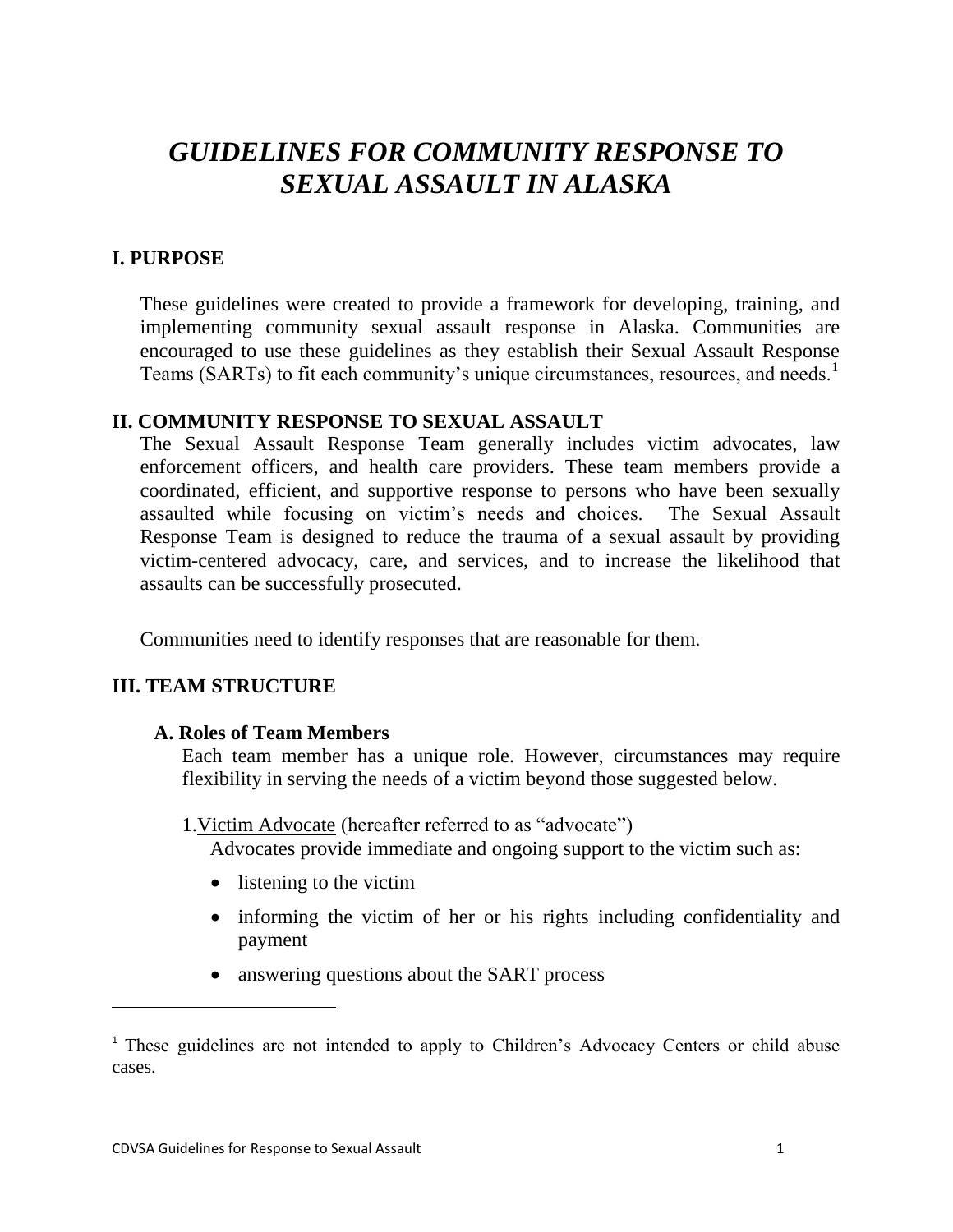- being present for the victim
- identifying resources and options for immediate needs and long-term support (i.e., child care, food, transportation, safe shelter, and medical and court accompaniment)
- assisting with creating a safety plan
- assisting with all other duties normally associated with victim advocacy

## Advocates do **not**:

- participate in the gathering of evidence, fact-finding, or investigating of the assault
- provide an opinion on the merits of the case
- conduct the medical-forensic or law enforcement interviews
- generally testify in court

#### 2. Law Enforcement

Law enforcement officers generally perform the following functions:

- being responsible for the immediate safety needs of the victim
- interviewing the victim
- investigating the crime
- conducting or arranging for a forensic exam of the suspect when necessary
- collecting and preserving evidence
- identifying, arresting and/or referring charges on the suspect
- writing a report
- participating in court proceedings

Law enforcement officers do **not:**

- conduct a complete victim medical-forensic exam
- actively advocate on behalf of the victim

#### 3. Health Care Provider

Health care providers generally perform the following services: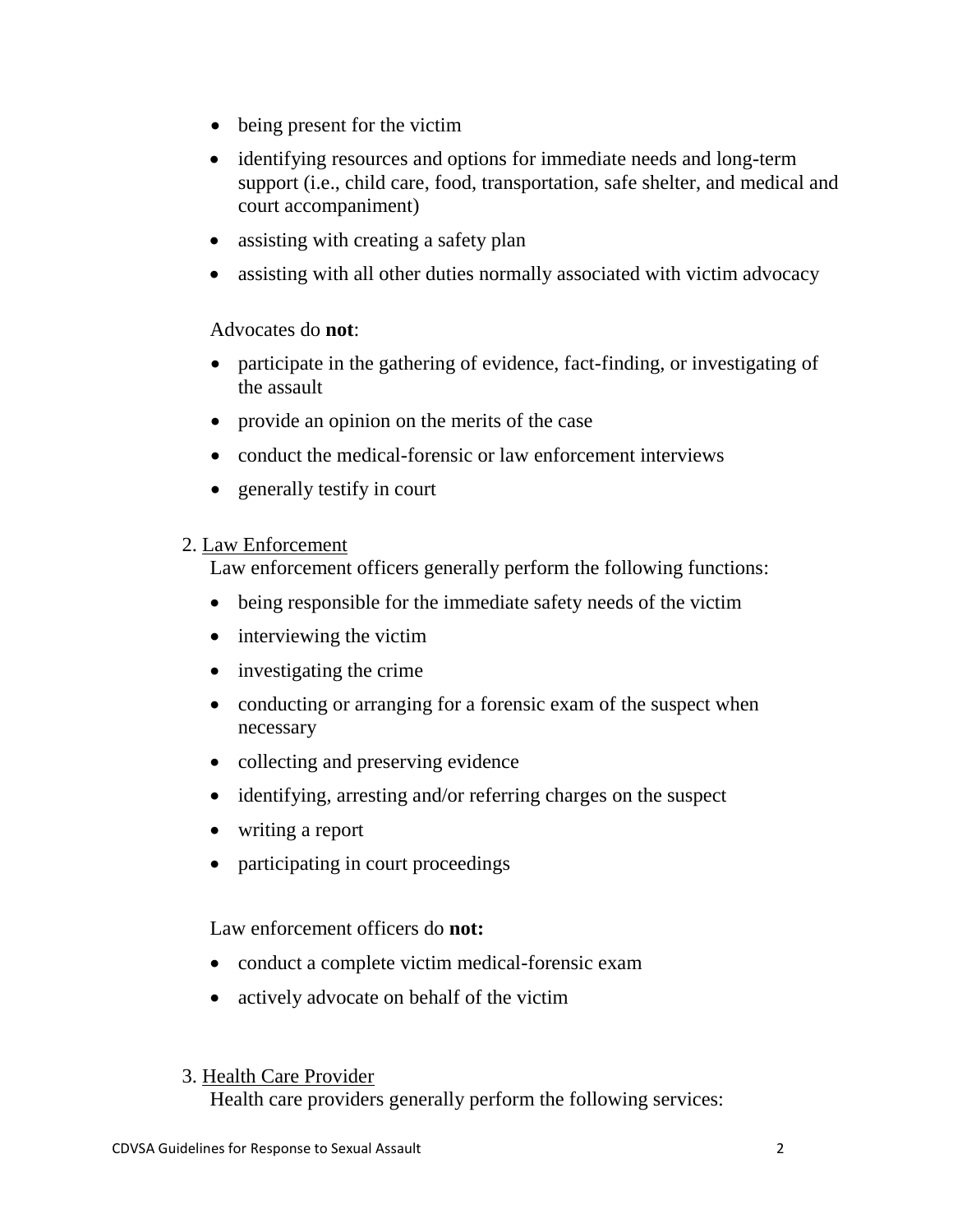- assessing, diagnosing, and treating injuries and conditions related to the assault
- offering health care information and referrals as needed
- identifying, documenting, collecting, and preserving forensic evidence during the medical-forensic exam in a way to ensure the chain of custody
- testifying in court as needed

Health care providers do **not**:

- investigate the crime
- provide victim advocacy services

#### **B. Training Recommendations**

Each team member is expected to have training in their field. It is also recommended that each team member receive general team training, specialized instruction, and practical experience responding to sexual assault.

1. General team training

It is strongly recommended that team members share information regarding their respective roles and responsibilities to ensure a victim-centered, multidisciplinary team approach. The roles and responsibilities include:

- confidentiality as it applies to each team member
- victim-centered advocacy
- use of the Sexual Assault Evidence Collection Kit (*see* description below)
- the forensic interview
- investigation by law enforcement
- evidence collection
- the medical-forensic exam

It is also recommended that each team member learn about the following topics as related to sexual assault:

- $\bullet$  the criminal/civil legal process
- responses to impact of trauma on victim
- diversity and cultural awareness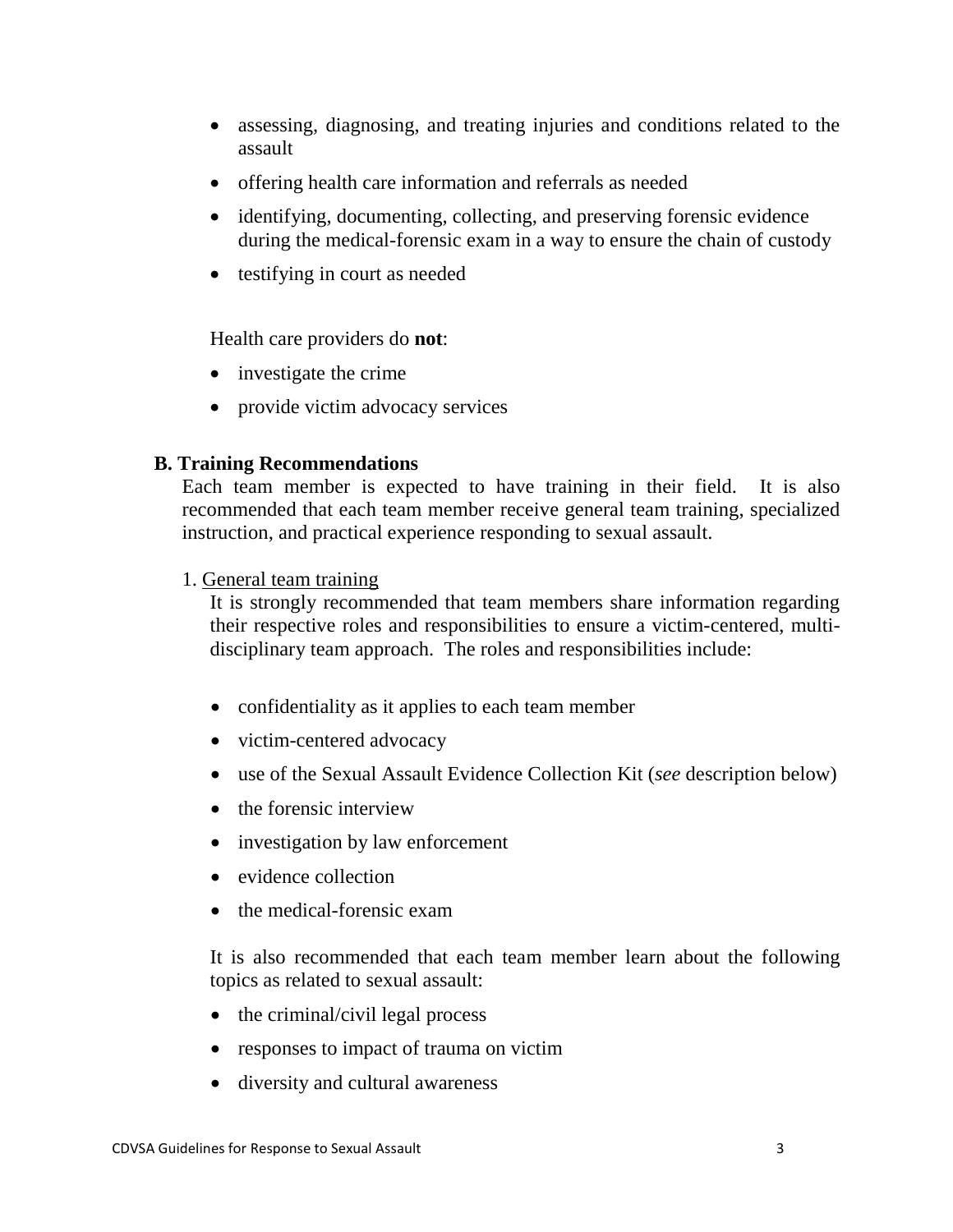- **•** disabilities
- substance abuse
- mental health
- sexually transmitted infections
- pregnancy
- self-care for team members

For further information about training or assistance in creating your community's Sexual Assault Response Team, contact the Council on Domestic Violence and Sexual Assault (CDVSA) at (907) 465-4356.

## 2. Suggested specialized training

*Advocates:* Familiarity with Alaska sexual assault statutes and civil legal options, support groups, long-term follow up and support, special populations, and ways of providing services without re-victimization

*Law enforcement officers:* Familiarity with Alaska sexual assault statutes, sexual assault evidence collection, interview/interrogation techniques specific to sexual assault, and pre-planned recorded conversations (*Glass* warrants)

*Health care providers:* Minimum of 40 hours sexual assault nurse examiner (SANE)/ sexual assault forensic examiner (SAFE) training and familiarity with standards of practice

#### **C. Sexual Assault Response Team Location**

The following are considerations for choosing and preparing a safe and secure location where the team members can come together to assist a victim.

1. Safety

Safety of the victim and team members is most important. Some things to consider are limiting public access and having a plan for potentially dangerous situations (for example, if a suspect shows up, or if a victim attempts to harm themself). A location that can be secured is best.

#### 2. Physical location

The physical location should meet the needs of the victim and the team. Privacy for the victim is a high priority. Some things to consider are providing for a private entrance, a private interview area, and a private exam room with a limited-access bathroom and shower.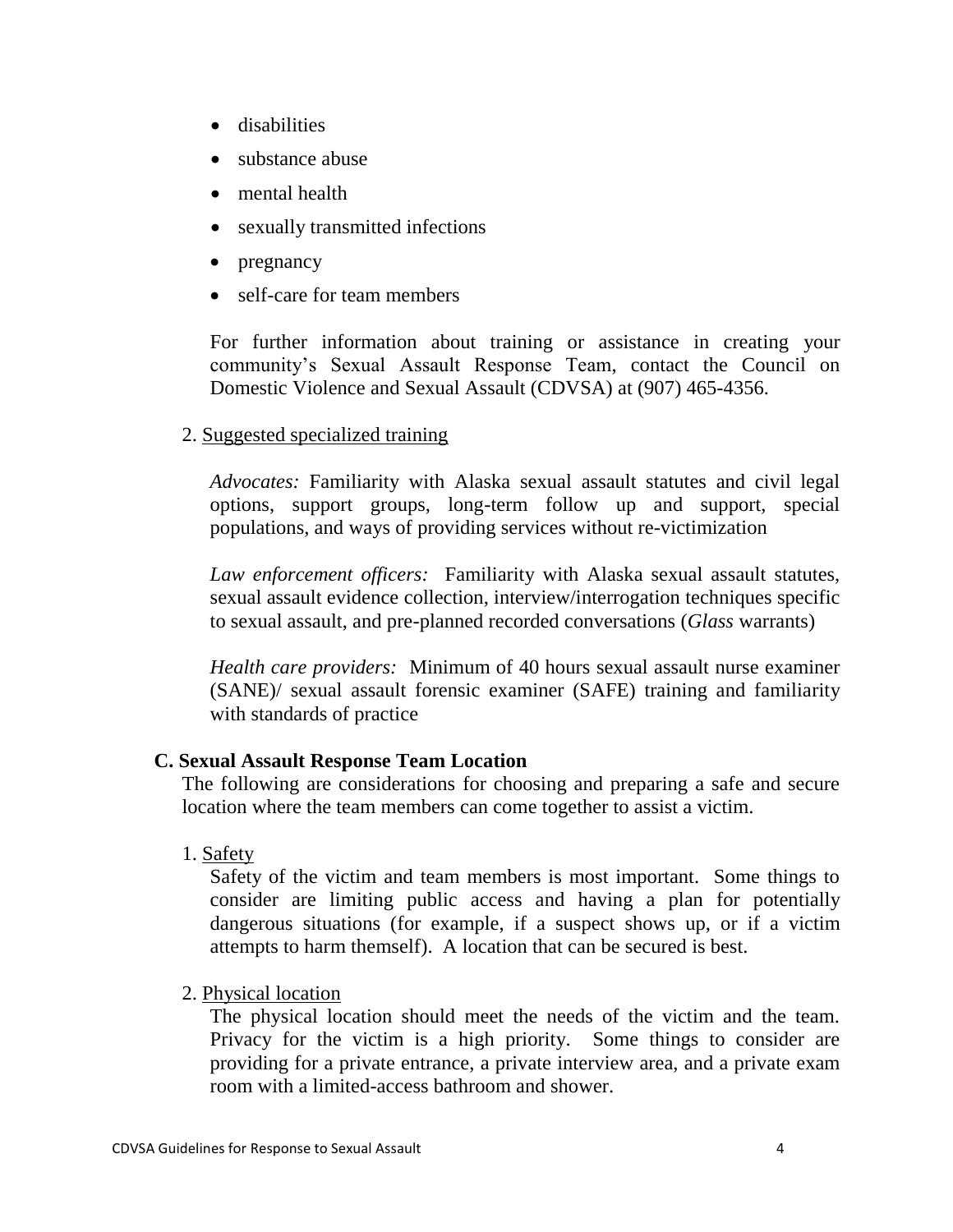A separate waiting area for other individuals supporting the victim should be considered.

The victim should have priority in receiving services. The location should maintain all necessary supplies and equipment for the exam and for the comfort of the victim. The location should have a plan for responding to medical emergencies. It should also have a secure area for the temporary storage of evidence.

#### 3. Confidential recordkeeping

The medical-forensic records must be maintained and secured separately from the victim's other medical records.

#### **D. Sexual Assault Response Team Management Group**

The purpose of the management group is to create a structure that provides for initial and ongoing management of the response team, which includes designating a coordinator. This serves as the structure for addressing any concerns that may arise as the team develops and progresses and also provides case debriefing tools and opportunities.

- Members of the group should include local representative(s) from victim advocacy, health care, law enforcement, the District Attorney's office, and other interests from the community who contribute to a coordinated response to sexual assault cases.
- The group should develop a memorandum of agreement that outlines specific duties, expectations, and shared goals. The agreement should contain a method of quality control that includes team meetings, conflict resolution, and other problem-solving process(es).
- The group should meet regularly to discuss status updates on cases, agency resources, trainings, and other administrative issues such as disabilities, language issues, regional concerns, overlapping jurisdictions, staffing, ages served, and procedures for team debriefing.

# **E. Confidentiality**

Team members have restrictions that prevent them from sharing specific confidential information even with other members of the team. Some of these restrictions are required by law. The team must address how confidentiality affects sharing information: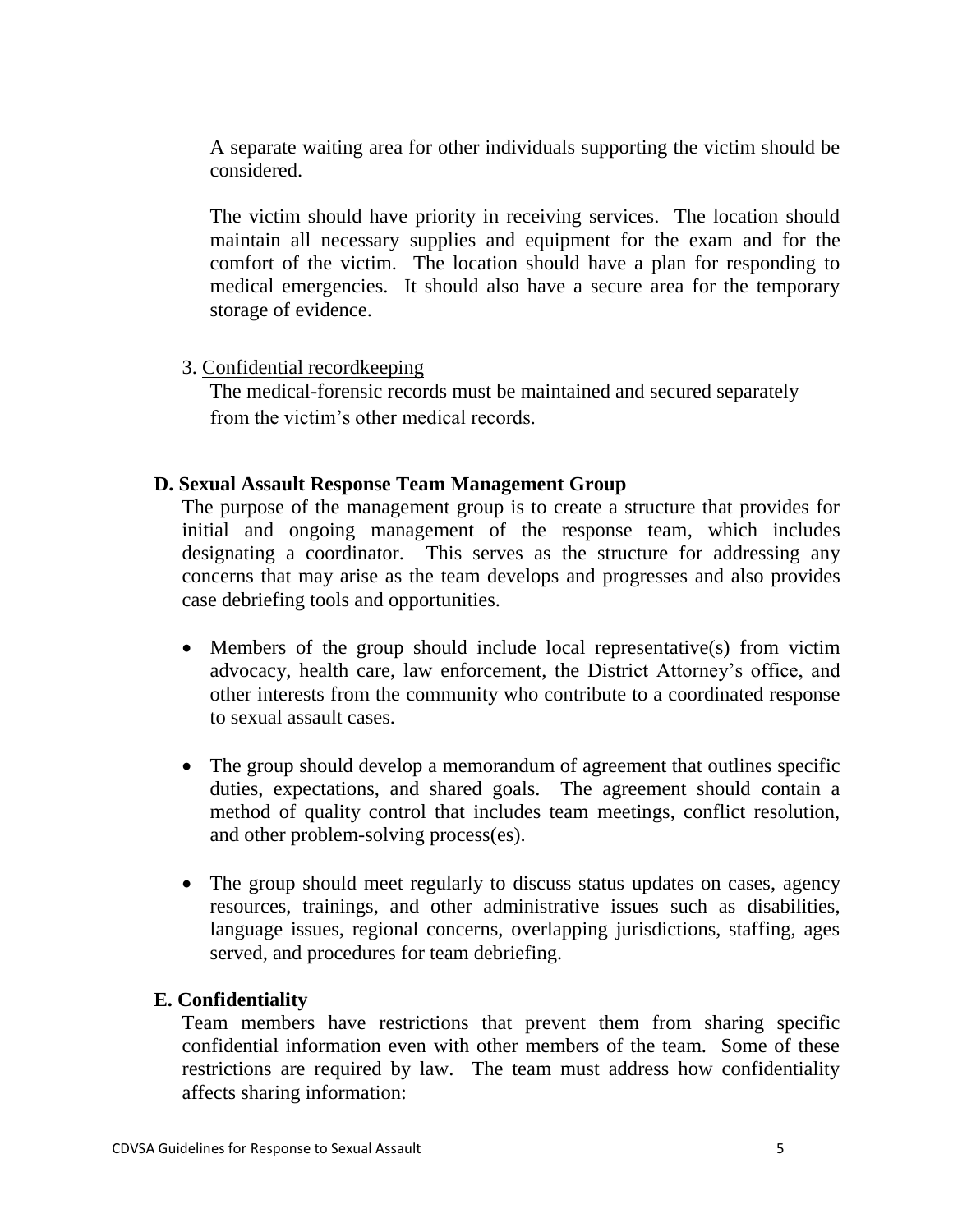- within the team such as status updates, follow up, service coordination, and case review
- outside the team such as providing reports to government agencies and facilitating access to other resources

These issues are very complicated and teams are encouraged to contact the Council on Domestic Violence and Sexual Assault (907) 465-4356 as questions arise.

## **F. Privilege**

Victim's private communications with advocates are privileged and will not be shared except in certain limited circumstances. Victim's communications with law enforcement or health care providers at the time of the medical-forensic exam are not privileged. Contact CDVSA for guidance.

# **IV. THE SEXUAL ASSAULT RESPONSE TEAM PROCESS**

## **A. Timeline for Examinations**

It is strongly recommended that the medical-forensic exam be completed as soon as possible. For the collection of DNA, the exam should be completed within 96 hours of the incident. Suitability for a medical-forensic exam beyond 96 hours should be decided on a case-by-case basis.

# **B. SART Activation (Call-out)**

When a law enforcement officer authorizes a medical-forensic exam, the Sexual Assault Response Team is activated. This activation occurs by contacting a law enforcement officer, an advocate, and a health care provider. All three components of the team must be contacted. This is referred to as a "call-out". The confidentiality issues discussed above do not prevent all team members from being contacted for the call-out.

Procedures must be created to ensure an immediate and coordinated call-out response. The procedures must clearly identify:

- contact information for each on-call team member
- an appropriate response time for call-out
- procedures when all of the team members are not able to respond

#### **C. Sexual Assault Evidence Collection Kit**

The State of Alaska Crime Lab has, in consultation with law enforcement and medical providers, put together a kit which is literally a box that contains many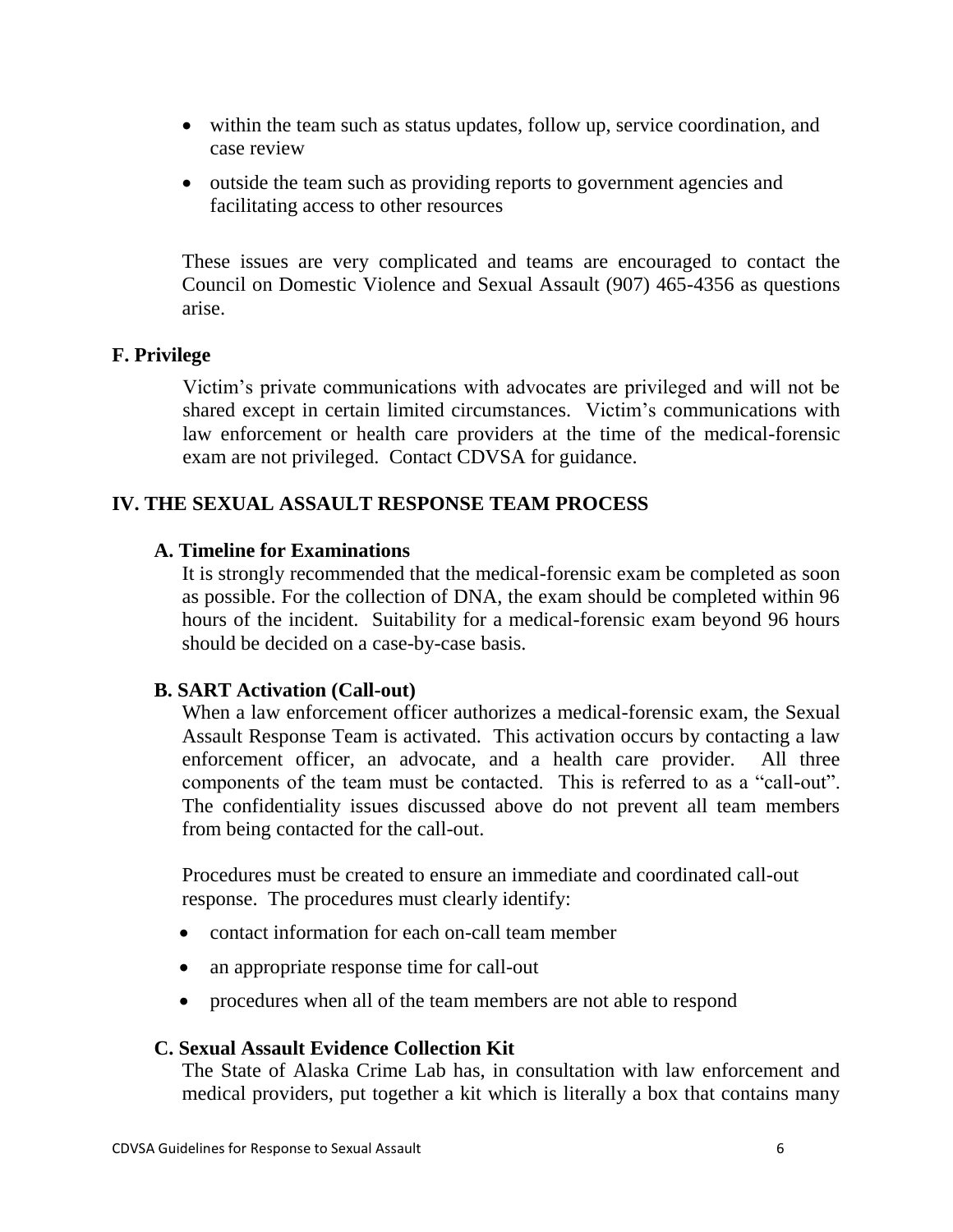of the basic materials needed to investigate a sexual assault and assess a victim's immediate medical needs. This kit contains:

- Instructions on how to use the kit including how to collect various types of evidence during a medical-forensic exam
- A standardized consent form for the victim to sign in both anonymous reports and those wishing to include law enforcement
- A standardized outline of all the essential and necessary information to be gathered from the victim by law enforcement
- A standardized outline of all the essential and necessary information to be gathered from the victim by the health care provider
- Anatomical diagrams to document and describe any and all injuries to the victim
- Guidelines for taking photos
- A standardized evidence collection log
- Standardized materials needed for collecting forensic evidence such as sterile swabs for DNA from fingers, hands, genitals, etc.; a scraping tool for scraping fingernails; a comb for collecting hair samples; packaging and "fill in the blank" labels for each type and piece of evidence

Items not included in the Kit that established SARTs *strongly* recommend to have and use include:

- A digital camera
- A ruler for measuring injuries as documented in the photos
- A digital recorder for the victim interview
- A vaginal speculum
- An anoscope
- Toluidine Blue Dye

Items not included in the Kit that established SARTs recommend and find helpful include:

- A colposcope
- A color chart for use in the photos

# **D. Consent Forms and Notification of Rights**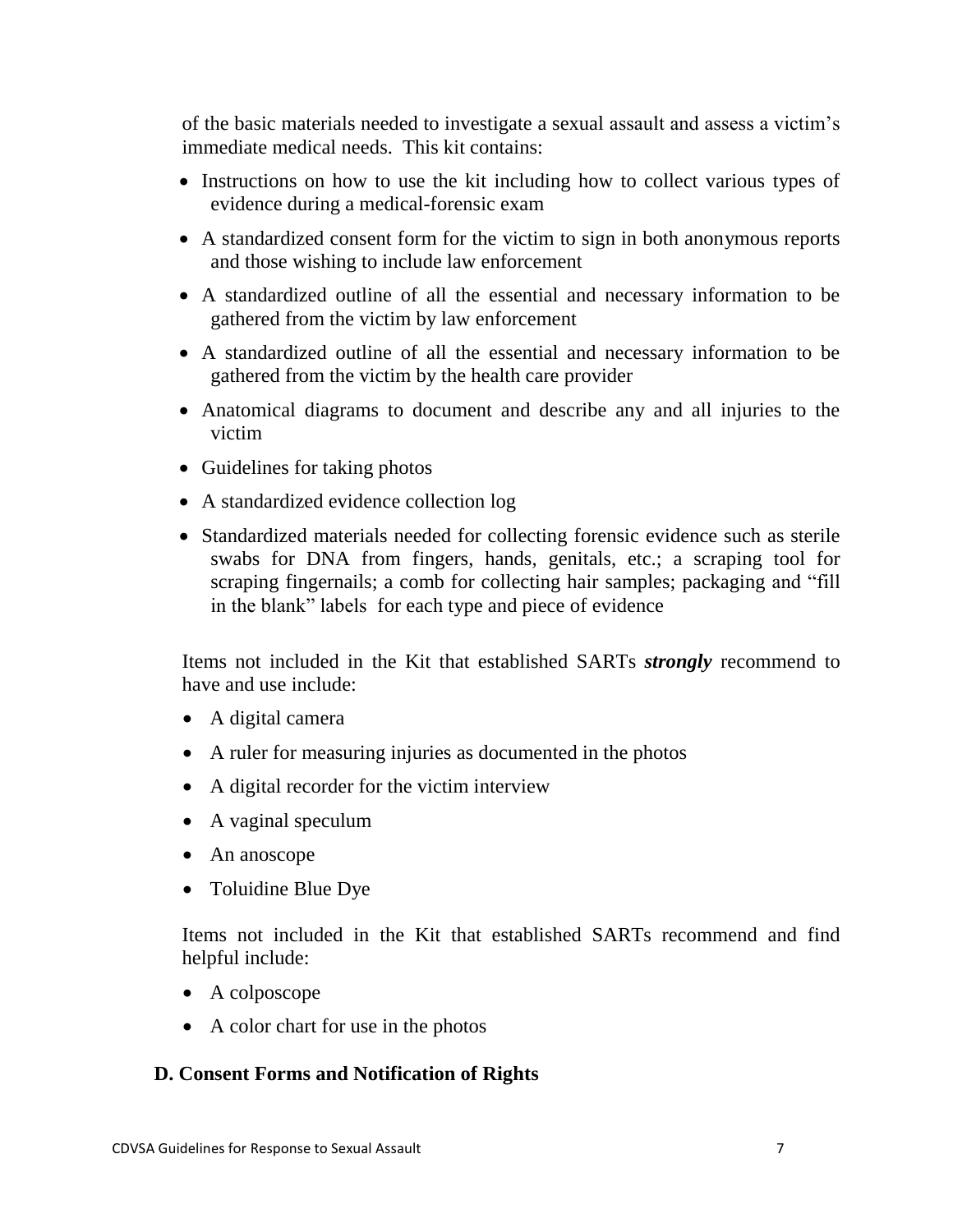Sexual Assault Evidence Collection Kits are provided by the State of Alaska through the Crime Lab to local law enforcement. These kits contain an evidence collection consent form which must be used for victims.

In addition, the health care provider shall obtain informed consent for assessment, diagnosis, and treatment in accordance with their employer's policies. Additional agency requirements may include notification of Health Insurance Portability and Accountability Act (HIPAA) Privacy Rule, release of information, and the rights and responsibilities of the patient.

#### **E. Interview Process**

The interview consists of two parts: a forensic history and a medical history. The forensic history is taken by the law enforcement officer and the medical history is taken by the health care provider. All team members are present for the forensic history. The victim chooses who may be present for the medical history.

Prior to the start of the interview, the victim is given the opportunity to speak with a victim advocate who will answer any questions and ensure the victim understands:

- their rights regarding the interview and exam
- the process and structure of the interview and the exam
- the use of digital recordings and photography

#### **F. Exam**

It is recommended that health care providers have the following:

- specific guidelines outlining the steps for the medical-forensic exam
- guidelines for follow-up care and referral

# **G. Before Victim Leaves**

Before the victim leaves the SART call-out location, each member of the team has the following responsibilities:

*Victim advocate*: ensure the victim has the contact information for call-out members and offer safety planning options and resources for advocacy follow up

*Law enforcement officer:* provide the victim with case number and other investigative information

*Health care provider:* provide discharge instructions, schedule follow-up medical-forensic exams, and provide health care referrals as needed